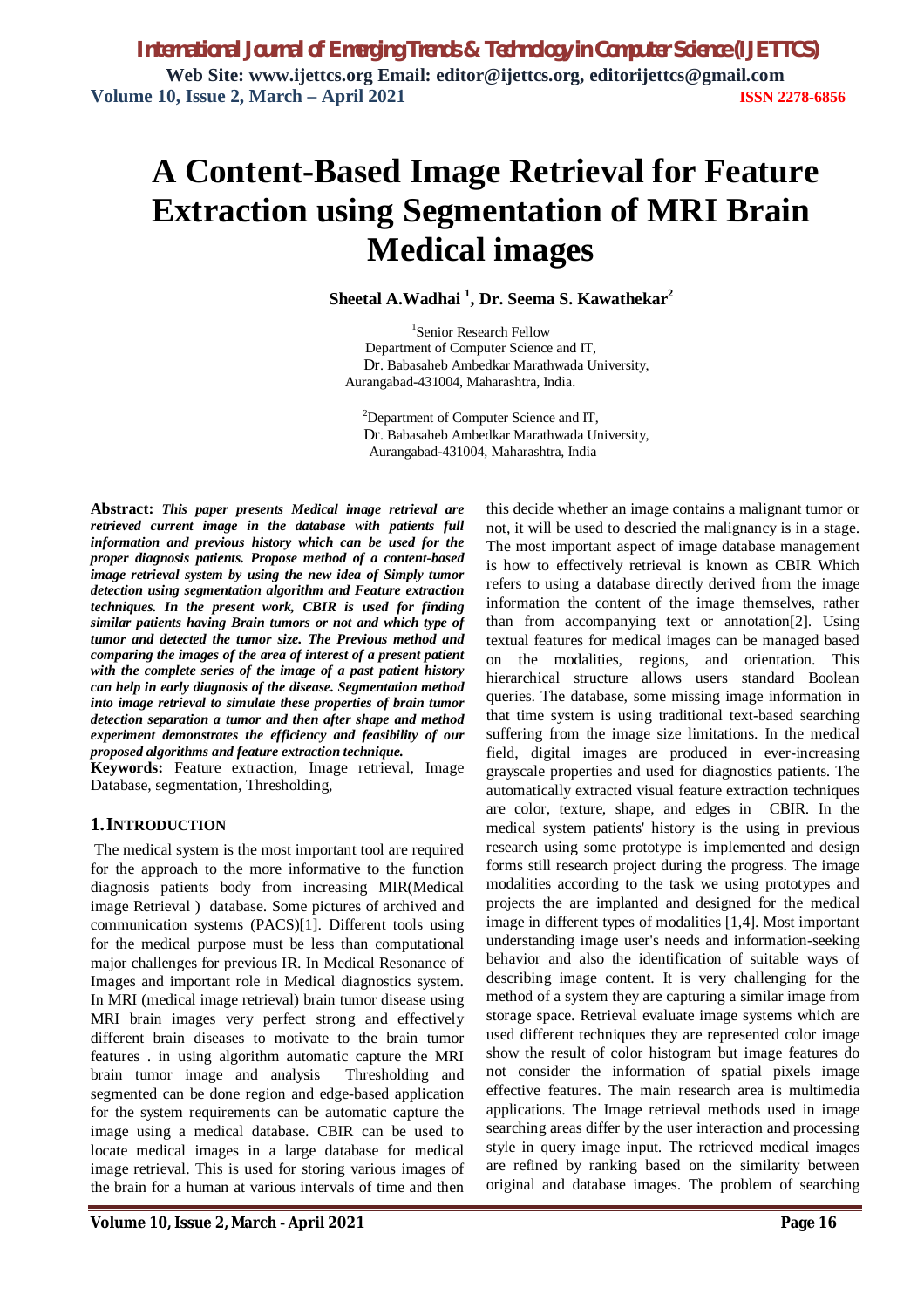## *International Journal of Emerging Trends & Technology in Computer Science (IJETTCS)* **Web Site: www.ijettcs.org Email: editor@ijettcs.org, editorijettcs@gmail.com Volume 10, Issue 2, March – April 2021 ISSN 2278-6856**

medical MRI images from a large database becomes more complex when images are rotated by some angle and image format. Some time the CBIR system is used to retrieve the desired image from a huge medical image database [3,4] when the query and desired image are rotated by an angle "0" from each other. The rapidly growing number and size of image databases in the area of medical image management, has increased the need for an accurate system[2,4], the representing Color histogram is called fuzzy means color histogram (FMCH). this system used a Web-based medical retrieval image for some indexing and feature techniques given by the support system. It only works on the SVM support technique. Some technique in a system does not support automatic capturing image than after selecting threshold form the medical image capturing in the database but we perform some using feature extraction technique and different method from threshold area section in run-time support system and methods for fixed threshold .the pattern similarity-based medical does not provide web-based support. The indexing-based images are not given feature extraction because two image distances not only but also the distance between of the similarity between two images is a measure also used. In CBIR to the use of processing image database with different content or systematic database. The feature extracted color, edge, texture, shape with a similarity algorithm in CBIR to access the information image at the visual representation level.

#### **2.PROPSED METHOD**

This paper proposed an automatic CBIR for retrieving similar brain tumor images from a database Medical image is used to segmentation are shape feature geometric moment with analysis. In CBIR implantation make used different types of quires In disease diagnosis for high resolution from the system captured tomography image is calculated to derive a set of textural feature extraction of lungs. In a feature, extraction used Segmentation part complex and difficult layer and the sample down layer consists of a hierarchy feature that is extracted as benign compared to radiologic diagnosis.

#### **2.1 Feature Extraction and Techniques**

Basic method includes color moments and cooccurrence[5] which can be used to MRI brain images for color and texture features, respectively. The entropy-based IR used entropy for image enhancement and application in image analysis. only MRI Brain image considering for enhancement .image enhancement used equalization local histogram for medical image enhancements. The application that retrieves images is not implemented. Image enhancement it's very useful in the medical system for diagnosis different features and techniques but sometimes enhancement loses information in an image. In CBIR can be used image retrieval of enhancement method and system extracted whole image[5,6]. .Feature extraction system compares images as well as an extracted whole image with

the feature of the region and extraction time. In comparing image minimized time after successfully implantation of the using techniques and entropy is a comparison of images than after skipping the block in lower entropy in the divided image.

#### **2.1.1 Segmentation**

In CBIR to the accept medical image segmentation using supportive and imposes to related prevents something from occurring time. Brain MRI image database lager amount of images there is some time complexity of the organs to patients position capturing MRI brain tumor images it very difficult that time and also too much problem in for image segmentation make typically a large structure and many different and connected parts. Fuzzy means clustering algorithm are medical image segmentation of sub-image with the statistical method for extracted after tumor segmentation feature in lower level statistical method of extracting textural features of medical tumor image.

#### **2.1.2 Threshold Based Segmentation**

Using the GLMC system it is how to different two image combinations with a calculating pixel of image and value and image brightness using Brain MRI and CT image database for GLMC based on the threshold. A Fuzzy set is the input of the model to the set of fuzzification values in crisp and method. Shapes feature Edge detection is very used in that medical system and we used it in proposed work edge detection in fuzzification. K means clustering method used for segmentation method in patient brain tumor filtering but sometimes we do not achieve a particular result and diagnosis MRI brain images perfect accuracy its very sensitivity in retrieval image tumor detection and error.

#### **2.1.3 Thresholding Techniques**:

In Segmentation methods using feature extraction we

used some segmentation method threshold-based, regionbased, edge-based, Clustering, Matching using Brian tumor images, its different type of techniques is based on an algorithm with properties calculate gray level pixels of value. The intensity value is to identify pixels on the region-based area in a tumor image using the threshold of a particular texture of an image. The image boundaries calculate values of an image object with solid and contrasting boundaries provides technique [3,11]. Binary output image given threshold technique from a 2D grayscale image. We used in this segmentation system fixed criterion to all pixels in applies a single the 2D grayscale image simultaneously and another one Adaptive Thresholding technique is used when images are captured under different database image Gray level image object required front of segmented lightning working order various an image or not the condition of struggle remained background of the image object. T1 is the position of varying image function it allows the value of threshold technique for change based slowly in statistics. Is spatial coordinate T2 local threshold (P, Q) neighboring hood in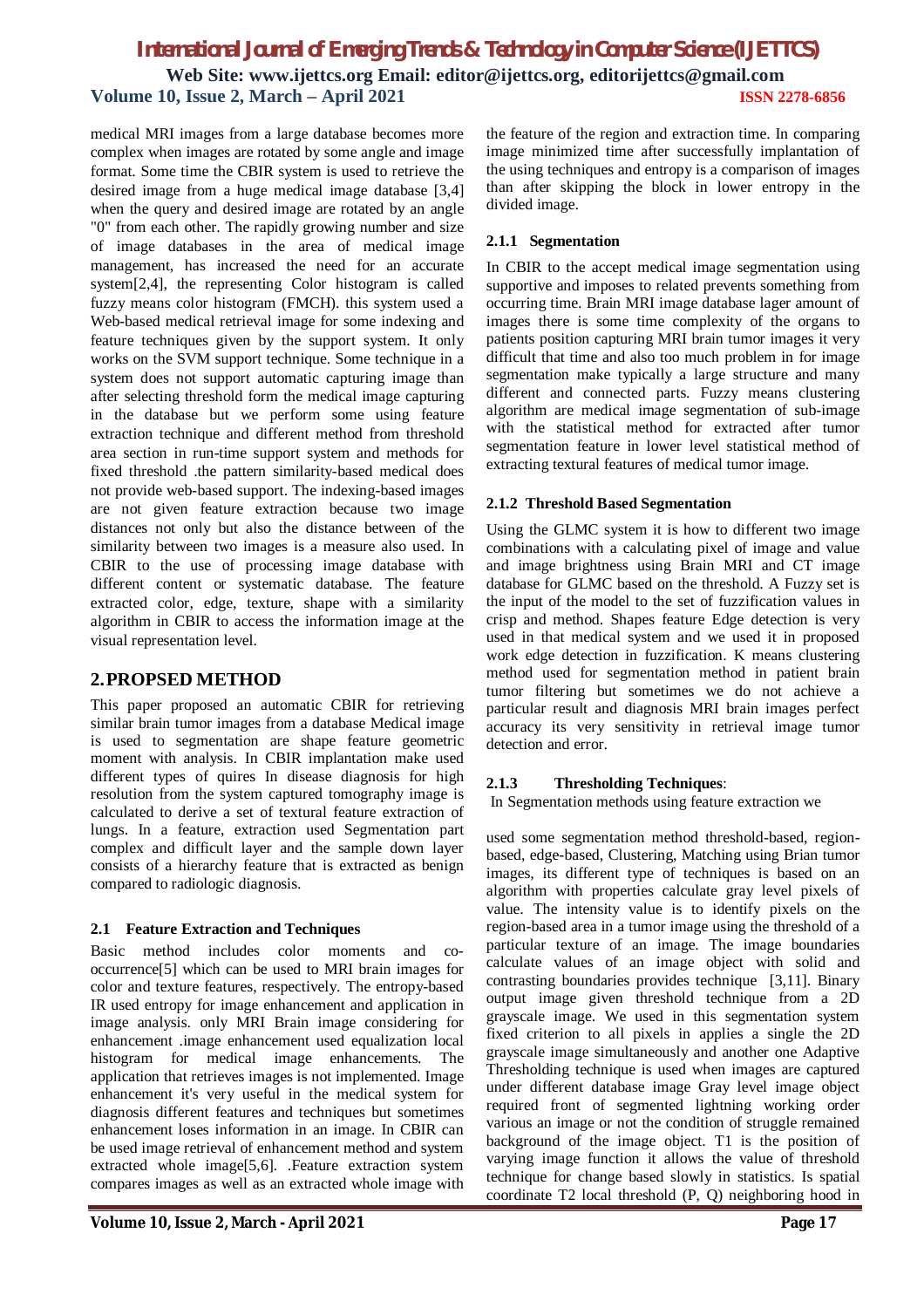## *International Journal of Emerging Trends & Technology in Computer Science (IJETTCS)*

**Web Site: www.ijettcs.org Email: editor@ijettcs.org, editorijettcs@gmail.com Volume 10, Issue 2, March – April 2021 ISSN 2278-6856**

T1. Segmented image of the spatial domain to have analysis using wavelet transform for researchers. We compare fuzzy entropy, k means algorithms, OTUS, Fuzzy C-means methods are the level set Thresholding to detect a tumor. FCISGM is the most used shape-based segmentation for medical image retrieval to develop threshold-based areas with fuzzy images [8,9,10.]in this shape feature extraction technique. Thresholding has been taken as the property for searching local histogram searching has been used Fuzzy Threshold, used for comparing the histograms of the images.



**Figure 1** Block Diagram of Proposed Work**.**

#### **3 RESULT**

The retrieval image in database access and selecting relevant visual images in the large repositories can be multiple brain tumor image improved by whole input data teaching and diagnosis. learning algorithm calculates specially and separately every phase in the medical image database





 **Figure 6 Figure 7** 



 **Figure 8 Figure 9** 

Implemented of this Algorithm we identify image of object, clustering of gray level background. Large data representation grouping and identify of clustering of image[8]. Segmentation method is efficient for k means clustering of threshold based techniques. we used this algorithm for segments MRI brain tumor using divided into two part one is grayscale image with segments main threshold and minimizing total variances and second one part is k segmented (K-1)using total grayscale image. Fig3. And Fig 3 and Fig.4 Its MRI brain tumor image using gray thresholding function for implantation. Segmentation based on thresholding for MRI brain tumor image . MRI brain tumor and also result after repeating level setfig4 and fig6. In this system we are separated brain tumor using automatic feature extraction with used

segmenting techniques before used classifier we are filtrating MRI brain tumor image then after showing input image (7),(8) and (9) after using classifier image are presented brain tumor image or figure. The Proposed method visual computerized design methods will be demonstrated the best performance of the segmented grayscale and extraction. Segmentation method very good results detection of brain tumor with calculate area of the different region gives the visualization point and lower image threshold.

This method requires information about the image and Threshold based output it can be changed value

#### **3.1 Figures and graph**

To test the effectiveness of the proposed algorithm our experimental data base consist large collection of medical images acquired from different modalities images such as lung, liver and brain etc . The proposed method is implemented using MATLAB. The feature vector of the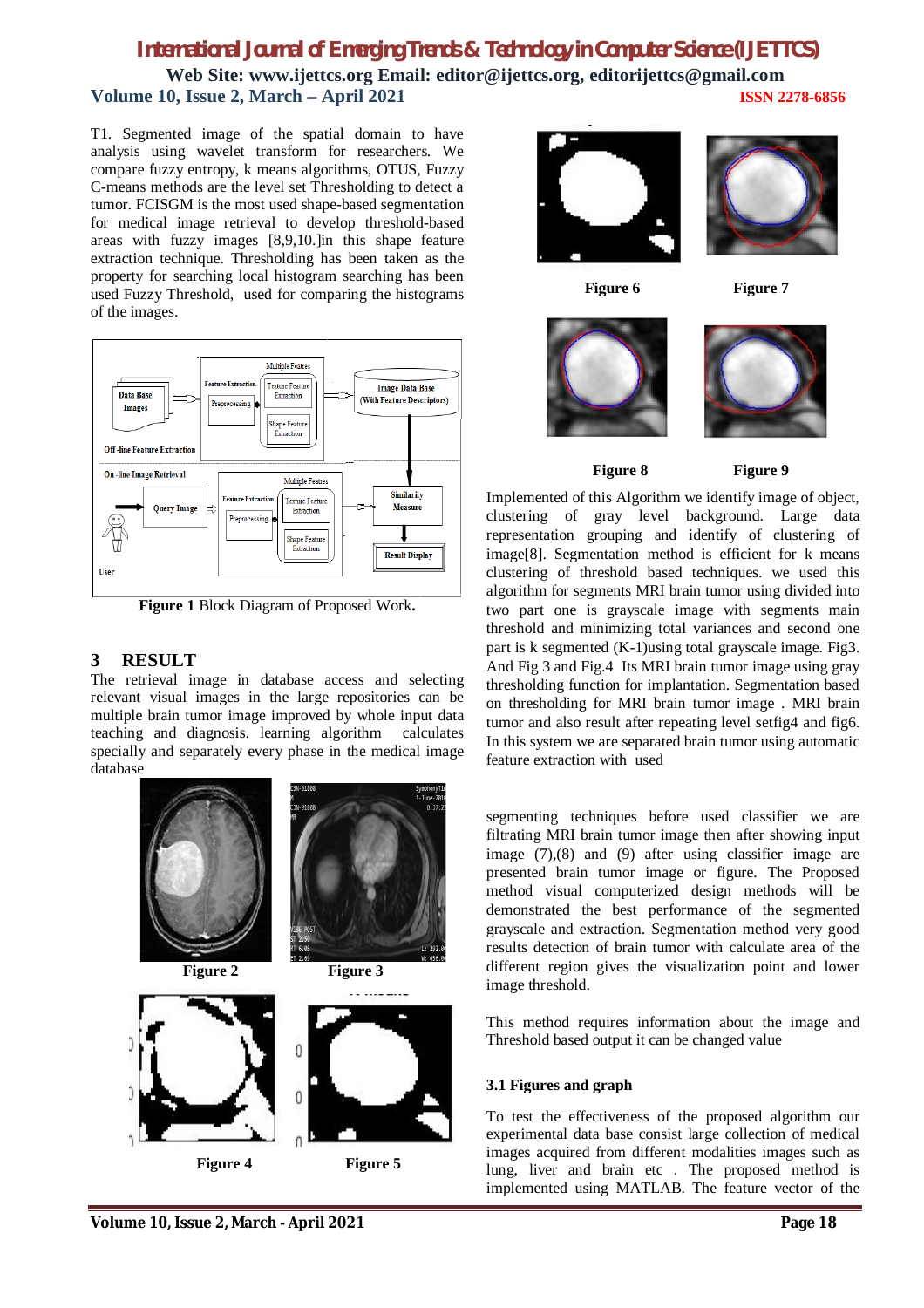## *International Journal of Emerging Trends & Technology in Computer Science (IJETTCS)* **Web Site: www.ijettcs.org Email: editor@ijettcs.org, editorijettcs@gmail.com**

**Volume 10, Issue 2, March – April 2021 ISSN 2278-6856**

query image is compared with the feature vectors of the images in the database using Euclidian distance method, and then the most similar images are reported. To evaluate the overall performance of a retrieval system we used recall rate (RR) mean average precision (MAP) and error rate as a performance measures defined in [16]. Recall is defined as the number of retrieved relevant images over the total number of relevant images in the database. Precision is defined as the number of relevant images retrieved over all the images retrieved by the system. From the experimental results conducted on the retrieval system, it is clear that the proposed approach is more prominent for the content based medical image retrieval as it compares with the existing system shown in figure  $(10)$ , figure  $(11)$  and figure  $(12)$ .



 **Figure 10** Retrieval Result using Gabor Filter



**Figure.11** Retrieval Result using Chebyshev Moments



 **Figure 12** Retrieval Result using proposed Mult



 **Figure 13.**Performance Analysis using various Methods

#### **4 TECHNIQUES**

#### **4.1Dimension Reduction :-**

To reduce the dimensionality of a large feature set, the most widely-used technique in image retrieval is principal component analysis (PCA). The goal of principal component analysis is to specify as much variance as possible with the smallest number of variables. Principal component analysis involves transforming the original data into a new coordinate system with low dimension, thus creating a new set of data. The new coordinate system removes the redundant data, and the new set of data may better represent the essential information.

#### **4.2Similarity Measure**

Selection of similarity metrics has a direct impact on the performance of content-based image retrieval. The kind of feature vectors selected determines the kind of measurement that will be used to compare their similarity If the features extracted from the images are presented as multi-dimensional points, the distances between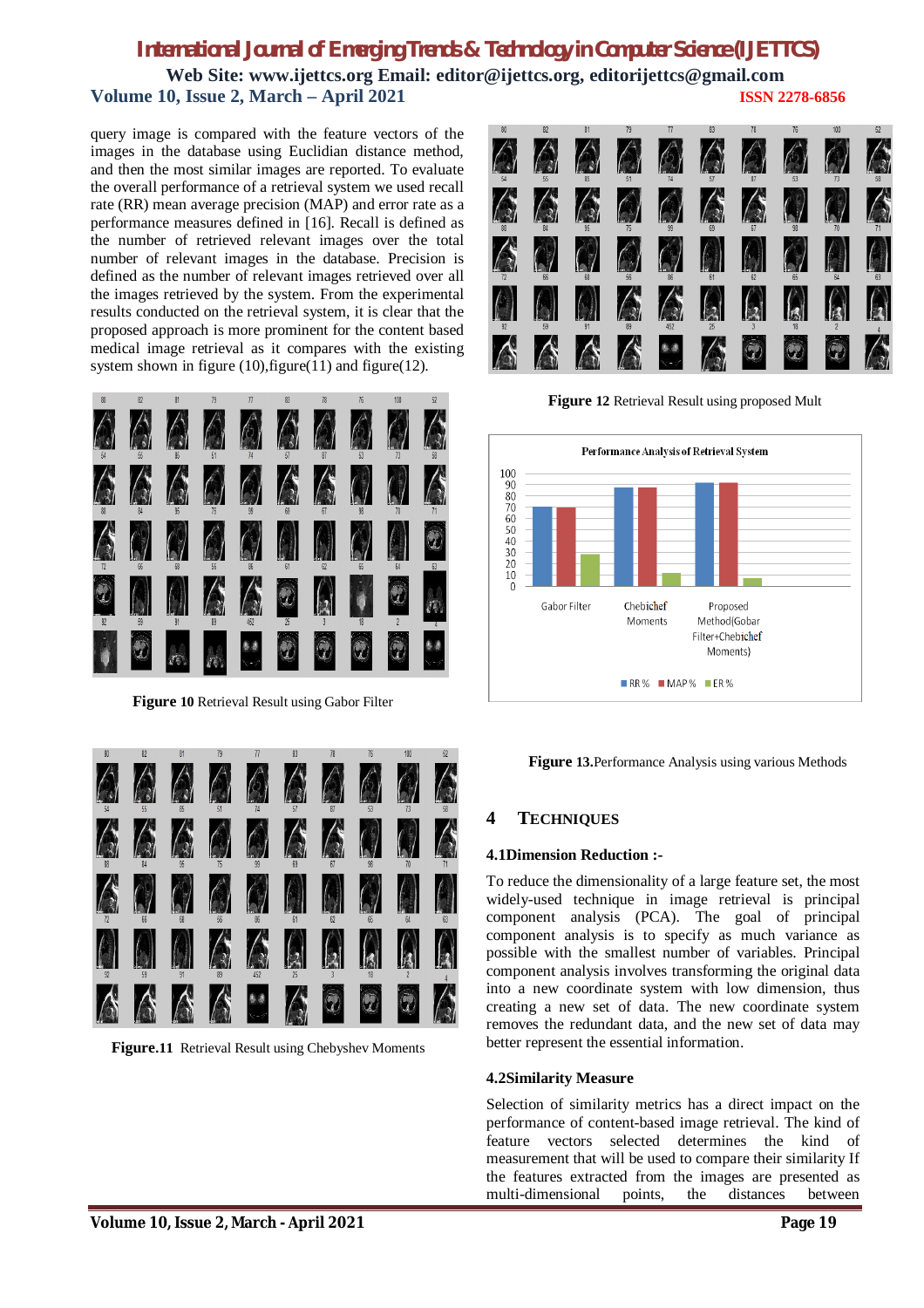## *International Journal of Emerging Trends & Technology in Computer Science (IJETTCS)* **Web Site: www.ijettcs.org Email: editor@ijettcs.org, editorijettcs@gmail.com Volume 10, Issue 2, March – April 2021 ISSN 2278-6856**

corresponding multi-dimensional points can be calculated. Euclidean distance is the most common metric used to measure the distance between two points in multidimensional space For other kinds of features such as color histogram, Euclidean distance may not be an ideal similarity metric or may not be compatible with the humanperceived similarity. Histogram intersection was proposed by Swain and Ballard (1991) to find known objects within images using color histograms. A number of other metrics, such as Mahalanobis Distance, Minkowski-Form Distance, Earth Mover's Distance, and Proportional Transportation Distance, have been proposed for specific purposes. used several approaches to code the shape features for different classes of spine X rays. Each class used a specific similarity metric to compare the distance between two feature vectors.

#### **4.3 Multi-Dimensional Indexing**

Retrieval of an image is usually based not only on the value of certain features, but also on the location of a feature vector in the multi-dimensional space. A retrieval query on a database of multimedia with multi-dimensional feature vectors usually requires fast execution of search operations. To support such search operations, an appropriate multidimensional access method has to be used for indexing the reduced but still high dimensional feature set. Popular multi-dimensional indexing methods include the R-tree (and the R\*-tree [20]) T R-tree, which is a tree-like data structure, is mainly used for indexing multidimensional data. Each node of an R-tree has a variable number of entries. Each entry within a non-leaf node can have two pieces of data. The goal of the R tree is to organize the spatial data in such way that a search will visit as few spatial objects as possible. The decision on which nodes to visit is made based Hence, the R-tree must be able to hold some sort of spatial data on all nodes.

#### **4.4Relevance Feedback**

Relevance feedback was originally developed for improving the effectiveness of information retrieval systems. The main idea of relevance feedback is for the retrieval system to understand the user's information needs. For a given query, the retrieval system returns initial results based on pre-defined similarity metrics. Then, the user is required to identify the positive examples by labeling those that are relevant to the query. The system subsequently analyzes the user's feedback using a learning algorithm and returns refined results.

A typical relevance feedback mechanism contains a learning component and a dispensing component. The learning component uses the feedback data to estimate the target of the user. The approach taken to learn feedback data is key to the relevance feedback mechanism

### **5 SUMMARY AND CANCLUSION**

Summarization of the aims , we used different types of segmentation techniques based on feature extraction methods for detected brain tumor the good result. In this

system CBIR technique is developed k- means clustering and fuzzy logic made incorporating indexing result. Image retrieval proves and improved CBIR using medical brain tumor detection area in medical image processing . An medical brain tumor image segmentation on Thresholding method and techniques are discussed. An application selected any one or combination of different methods to get the strongly wished for Fuzzy C means output. Fuzzy and K means Clustering the result accuracy is an approach to the system and they provide a more accurate result with exacting system

An ideal medical CBIR system from a user perspective would involve semantic retrieval, in which the user submits a query like "find MRIs of brain with tumor". This kind of open-ended query is very difficult for the current CBIR systems to distinguish brain MRI's from spine MRIs even though the two types of images are visually different which are malignant tumor or not. Current medical CBIR systems mainly rely on low-level features like texture, color, and shape.

#### **6 FEATURE ENJANCEMENT**

The future scope CBIR using medical image processing we can be more efficient feature extraction technique reduces the query less time and accuracy of natural Image are diagnosis field more efficiently. In which Diagnosis disease patients using segmentation methods for every threshold and clustering can be computed and the segmented have values will be considered for feature extraction.

#### **7 ACKNOWLEDGEMT**

The author is very grateful thanks to the department of computer science and IT, and Dr. Babasaheb Ambedkar Marathwada University Aurangabad supported my research. I also thanks to Government Medical College and hospital, Aurangabad is providing a medical image database for my research work and UGC also supported the project work for providing scholarship during the research. especially I would like to thanks my Guru and my guide for supporting valuable guidance and novel idea for the completion of my work for this paper

#### **References**

- [1.] Y. Yorozu, M. Hirano Josiane M. Bueno, Fabio Chino, Agma J.M. Traina, "How to a contentbased image retrieval capability into a PACS," Proceedings of the 15th IEEE Symposium on Computer-Based Medical Systems, Maribor, slovenia, pp.321-326,2002.
- [2.] Choudhary R, Raina N, Chaudhary N, Chauhan R. An integrated approach to Content Based Image Retrieval, in International Conference 2014 on Advances in Computing, Communications and Informatics, IEEE, 2014, 2404-2410.ISBN:978-1- 4799-3078-4.